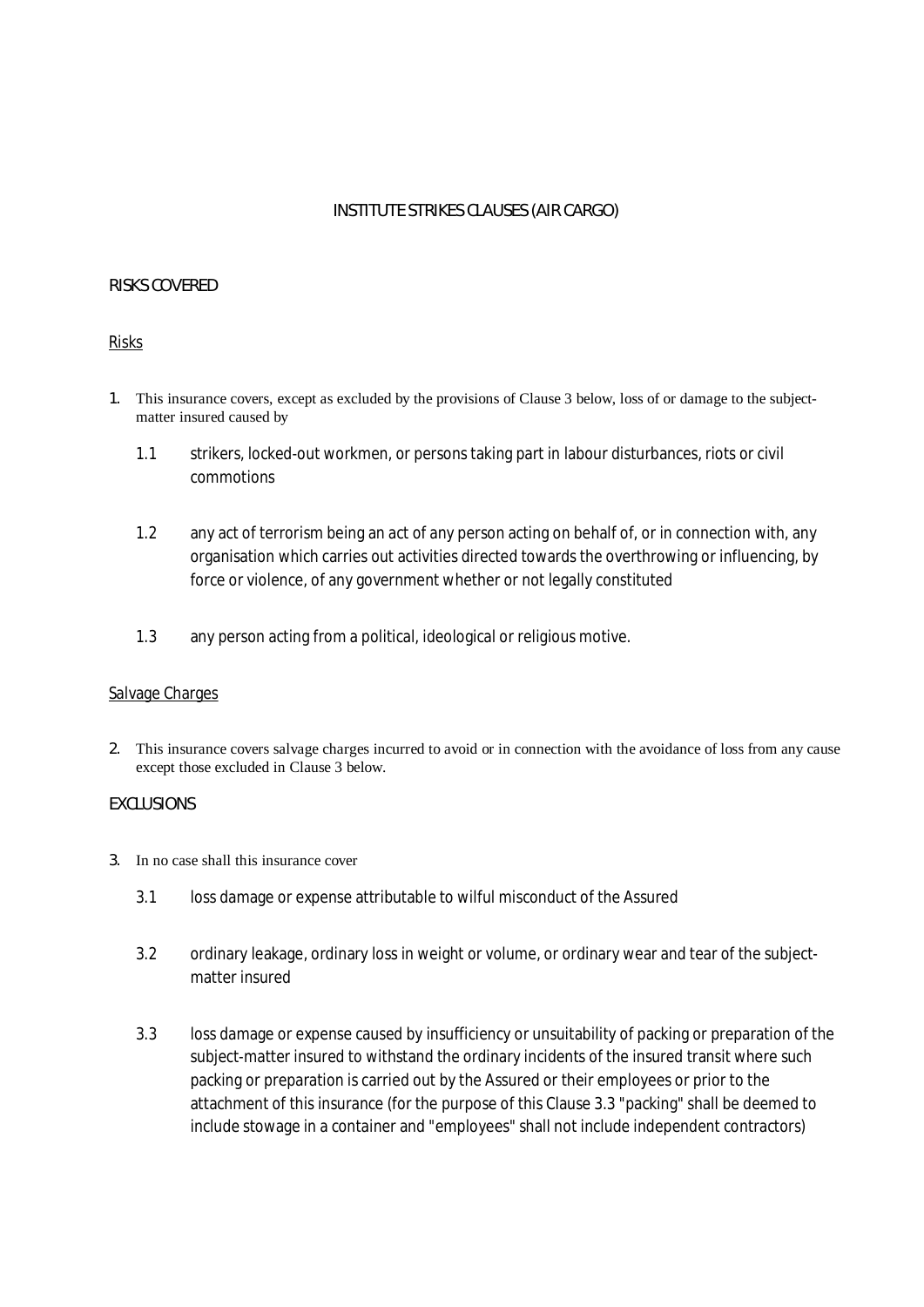- 3.4 loss damage or expense caused by inherent vice or nature of the subject-matter insured
- 3.5 loss damage or expense arising from unfitness of aircraft conveyance or container for the safe carriage of the subject-matter insured, where loading therein or thereon is carried out prior to attachment of this insurance or by the Assured or their employees and they are privy to such unfitness at the time of loading. This exclusion shall not apply where the contract of insurance has been assigned to the party claiming hereunder who has bought or agreed to buy the subjectmatter insured in good faith under a binding contract.
- 3.6 loss damage or expense caused by delay, even though the delay be caused by a risk insured against
- 3.7 loss damage or expense caused by insolvency or financial default of the owners managers charterers or operators of the aircraft where, at the time of loading of the subject-matter insured on board the aircraft, the Assured are aware, or in the ordinary course of business should be aware, that such insolvency or financial default could prevent the normal prosecution of the transit

This exclusion shall not apply where the contract of insurance has been assigned to the party claiming hereunder who has bought or agreed to buy the subject-matter insured in good faith under a binding contract

- 3.8 loss damage or expense arising from the absence shortage or withholding of labour of any description whatsoever resulting from any strike, lockout, labour disturbance, riot or civil commotion
- 3.9 any claim based upon loss of or frustration of the transit or adventure
- 3.10 loss damage or expense directly or indirectly caused by or arising from the use of any weapon or device employing atomic or nuclear fission and/or fusion or other like reaction or radioactive force or matter
- 3.11 loss damage or expense caused by war civil war revolution rebellion insurrection, or civil strife arising therefrom, or any hostile act by or against a belligerent power.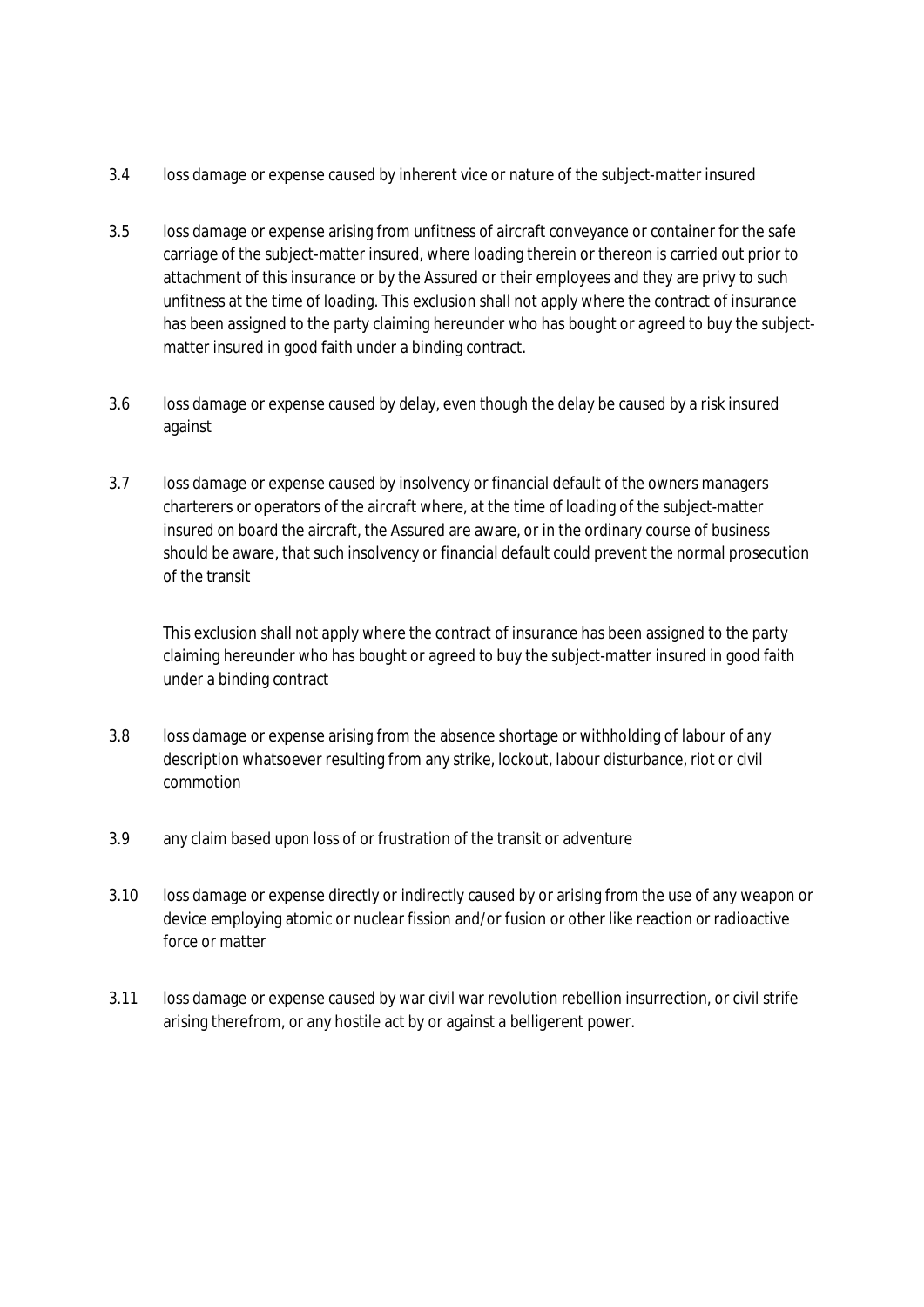# **DURATION**

### Transit Clause

**4.** 4.1 Subject to Clause 7 below, this insurance attaches from the time the subject-matter insured is

first moved in the warehouse, premises or at the place of storage (at the place named in the contract of insurance) for the purpose of the immediate loading into or onto the carrying vehicle or other conveyance for the commencement of transit,

continues during the ordinary course of transit

and terminates either

- 4.1.1 on completion of unloading from the carrying vehicle or other conveyance in or at the final warehouse, premises or place of storage at the destination named in the contract of insurance,
- 4.1.2 on completion of unloading from the carrying vehicle or other conveyance in or at any other warehouse, premises or place of storage, whether prior to or at the destination named in the contract of insurance, which the Assured or their employees elect to use either for storage other than in the ordinary course of transit or for allocation or distribution, or
- 4.1.3 when the Assured or their employees elect to use any carrying vehicle or other conveyance or any container for storage other than in the ordinary course of transit or
- 4.1.4 on the expiry of 30 days after completion of unloading of the subject-matter insured from the aircraft at the final place of discharge,

whichever shall first occur.

4.2 If, after unloading from the aircraft at the final place of discharge, but prior to termination of this insurance, the subject-matter insured is to be forwarded to a destination other than that to which it is insured, this insurance, whilst remaining subject to termination as provided in Clauses 4.1.1 to 4.1.4, shall not extend beyond the time the subject-matter insured is first moved for the purpose of the commencement of transit to such other destination.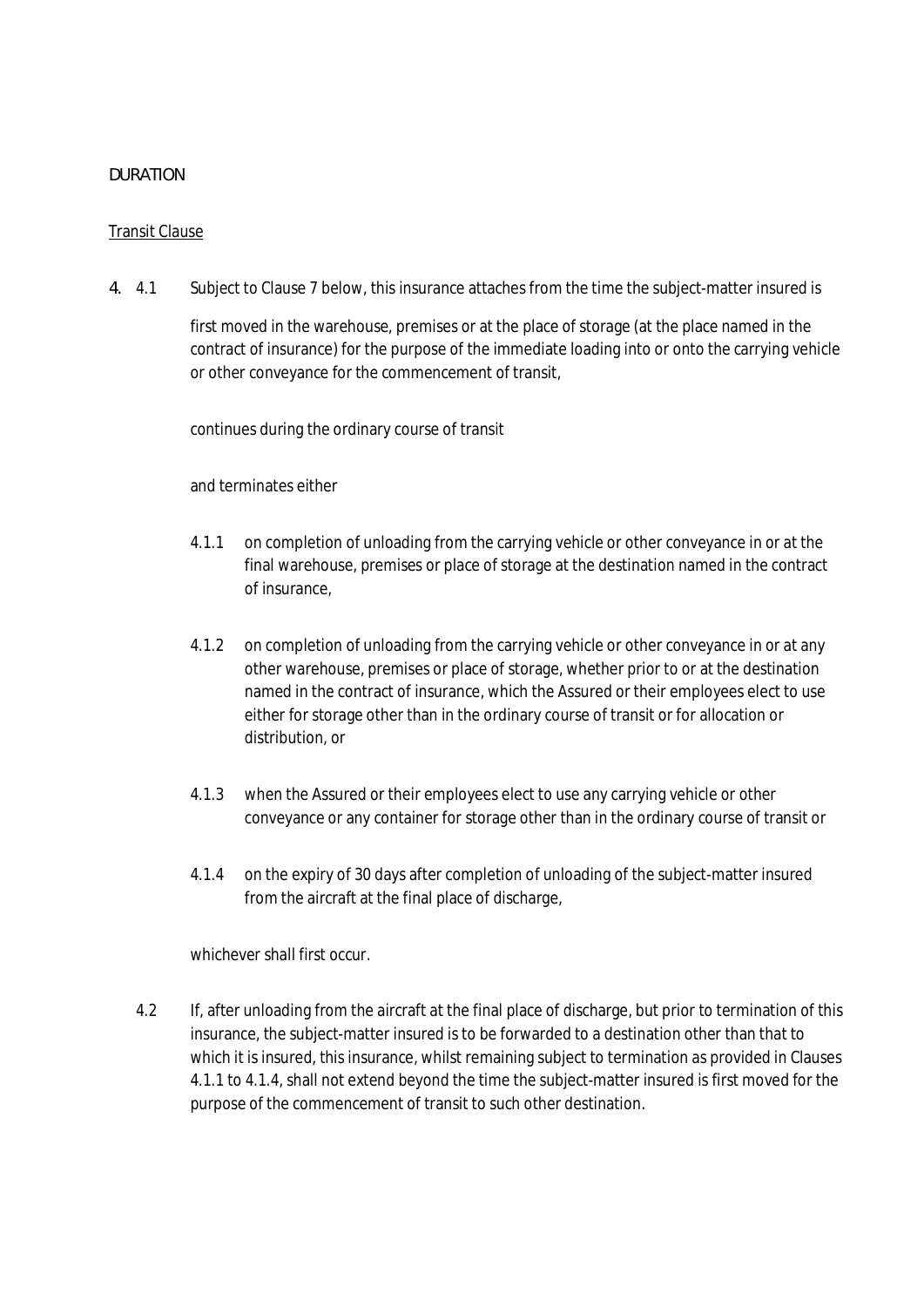4.3 This insurance shall remain in force (subject to termination as provided for in Clauses 4.1.1 to 4.1.4 above and to the provisions of Clause 5 below) during delay beyond the control of the Assured, any deviation, forced discharge, reshipment or transhipment and during any variation of the adventure arising from the exercise of a liberty granted to the air carriers under the contract of carriage.

### Termination of Contract of Carriage

- **5.** If owing to circumstances beyond the control of the Assured either the contract of carriage is terminated at a place other than the destination named therein or the transit is otherwise terminated before unloading of the subjectmatter insured as provided for in Clause 4 above, then this insurance shall also terminate *unless prompt notice is* given to the Insurers and continuation of cover is requested when this insurance shall remain in force, subject to *an additional premium if required by the Insurers*, either
	- 5.1 until the subject-matter insured is sold and delivered at such place, or, unless otherwise specially agreed, until the expiry of 30 days after arrival of the subject-matter insured at such place, whichever shall first occur,

or

5.2 if the subject-matter insured is forwarded within the said period of 30 days (or any agreed extension thereof) to the destination named in the contract of insurance or to any other destination, until terminated in accordance with the provisions of Clause 4 above.

# Change of Transit

**6.** 6.1 Where, after attachment of this insurance, the destination is changed by the Assured, *this must*

*be notified promptly to Insurers for rates and terms to be agreed. Should a loss occur prior to such agreement being obtained cover may be provided but only if cover would have been available at a reasonable commercial market rate on reasonable market terms.*

6.2 Where the subject-matter insured commences the transit contemplated by this insurance (in accordance with Clause 4.1), but, without the knowledge of the Assured or their employees the aircraft leaves for another destination, this insurance will nevertheless be deemed to have attached at commencement of such transit.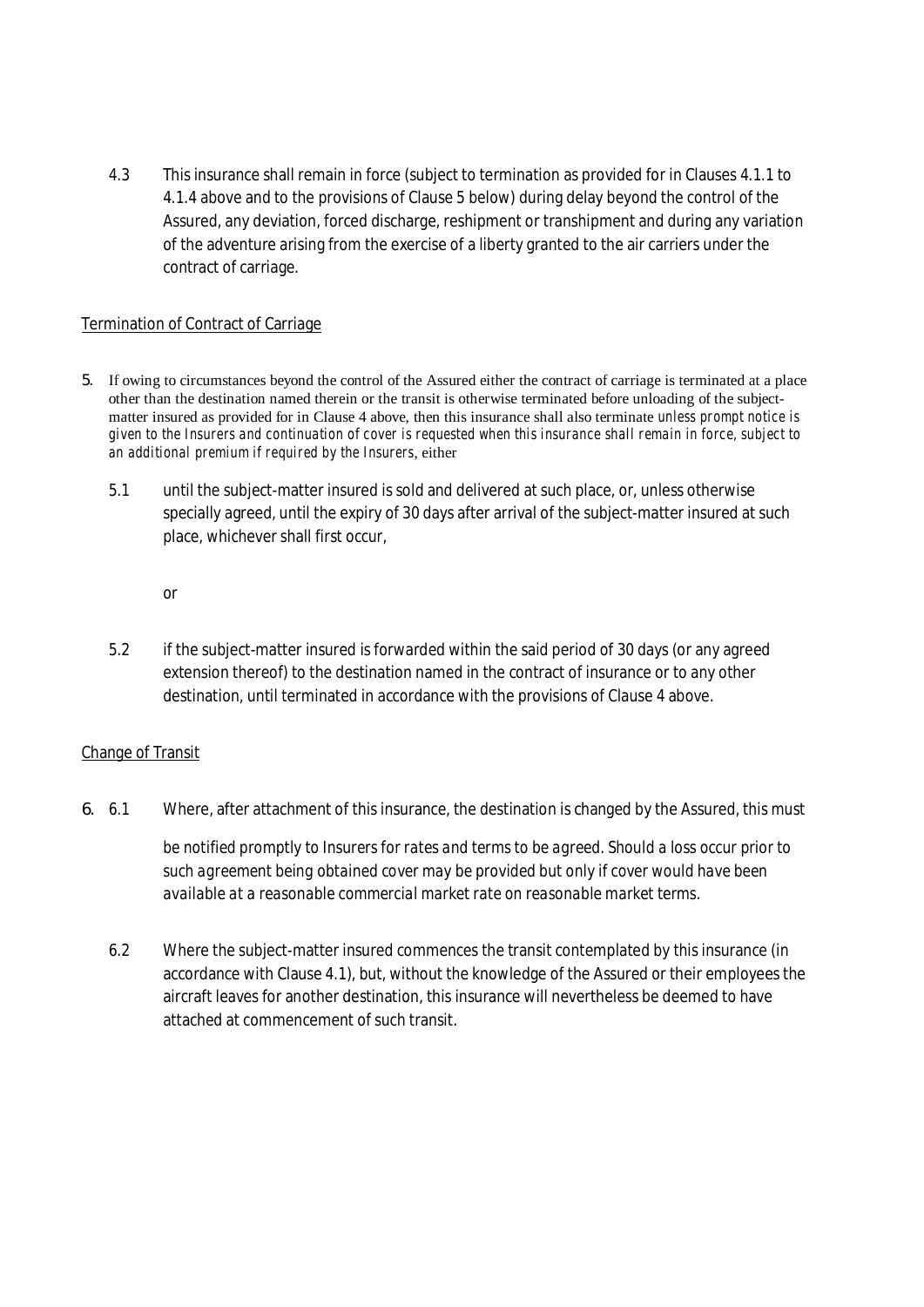# **CLAIMS**

### Insurable Interest

- **7.** 7.1 In order to recover under this insurance the Assured must have an insurable interest in the subject-matter insured at the time of the loss.
	- 7.2 Subject to Clause 7.1 above, the Assured shall be entitled to recover for insured loss occurring during the period covered by this insurance, notwithstanding that the loss occurred before the contract of insurance was concluded, unless the Assured were aware of the loss and the Insurers were not.

#### Increased Value

**8.** 8.1 If any Increased Value insurance is effected by the Assured on the subject-matter insured under

this insurance the agreed value of the subject-matter insured shall be deemed to be increased to the total amount insured under this insurance and all Increased Value insurances covering the loss, and liability under this insurance shall be in such proportion as the sum insured under this insurance bears to such total amount insured.

In the event of claim the Assured shall provide the Insurers with evidence of the amounts insured under all other insurances.

8.2 **Where this insurance is on Increased Value the following clause shall apply:**

The agreed value of the subject-matter insured shall be deemed to be equal to the total amount insured under the primary insurance and all Increased Value insurances covering the loss and effected on the subject-matter insured by the Assured, and liability under this insurance shall be in such proportion as the sum insured under this insurance bears to such total amount insured.

In the event of claim the Assured shall provide the Insurers with evidence of the amounts insured under all other insurances.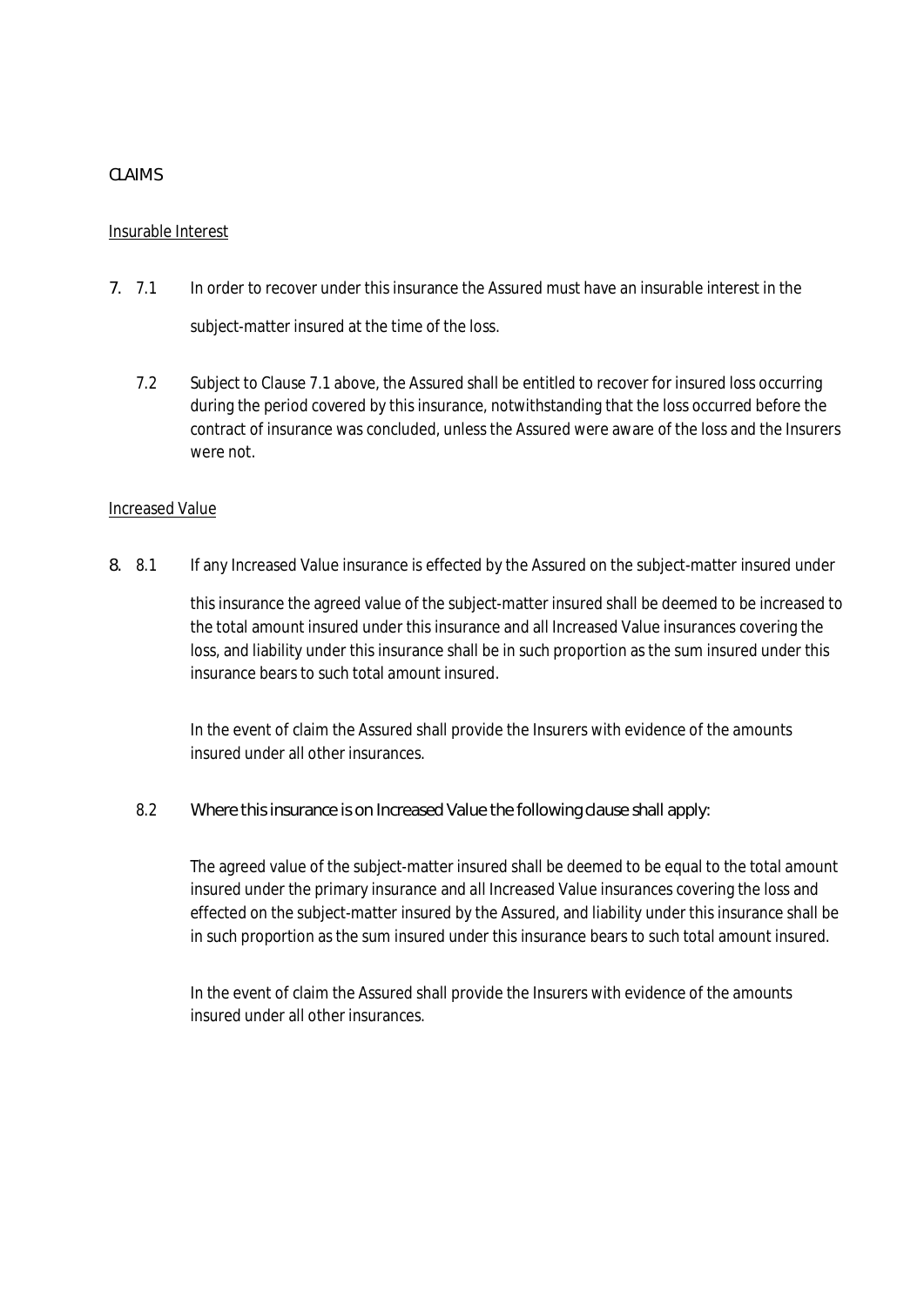### **BENEFIT OF INSURANCE**

#### **9.** This insurance

- 9.1 covers the Assured which includes the person claiming indemnity either as the person by or on whose behalf the contract of insurance was effected or as an assignee,
- 9.2 shall not extend to or otherwise benefit the carrier or other bailee.

#### **MINIMISING LOSSES**

#### Duty of Assured

#### **10.** It is the duty of the Assured and their employees and agents in respect of loss recoverable hereunder

10.1 to take such measures as may be reasonable for the purpose of averting or minimising such loss,

and

10.2 to ensure that all rights against carriers, bailees or other third parties are properly preserved and exercised

and the Insurers will, in addition to any loss recoverable hereunder, reimburse the Assured for any charges properly and reasonably incurred in pursuance of these duties.

#### Waiver

**11.** Measures taken by the Assured or the Insurers with the object of saving, protecting or recovering the subject-matter insured shall not be considered as a waiver or acceptance of abandonment or otherwise prejudice the rights of either party.

#### **AVOIDANCE OF DELAY**

**12.** It is a condition of this insurance that the Assured shall act with reasonable despatch in all circumstances within their control.